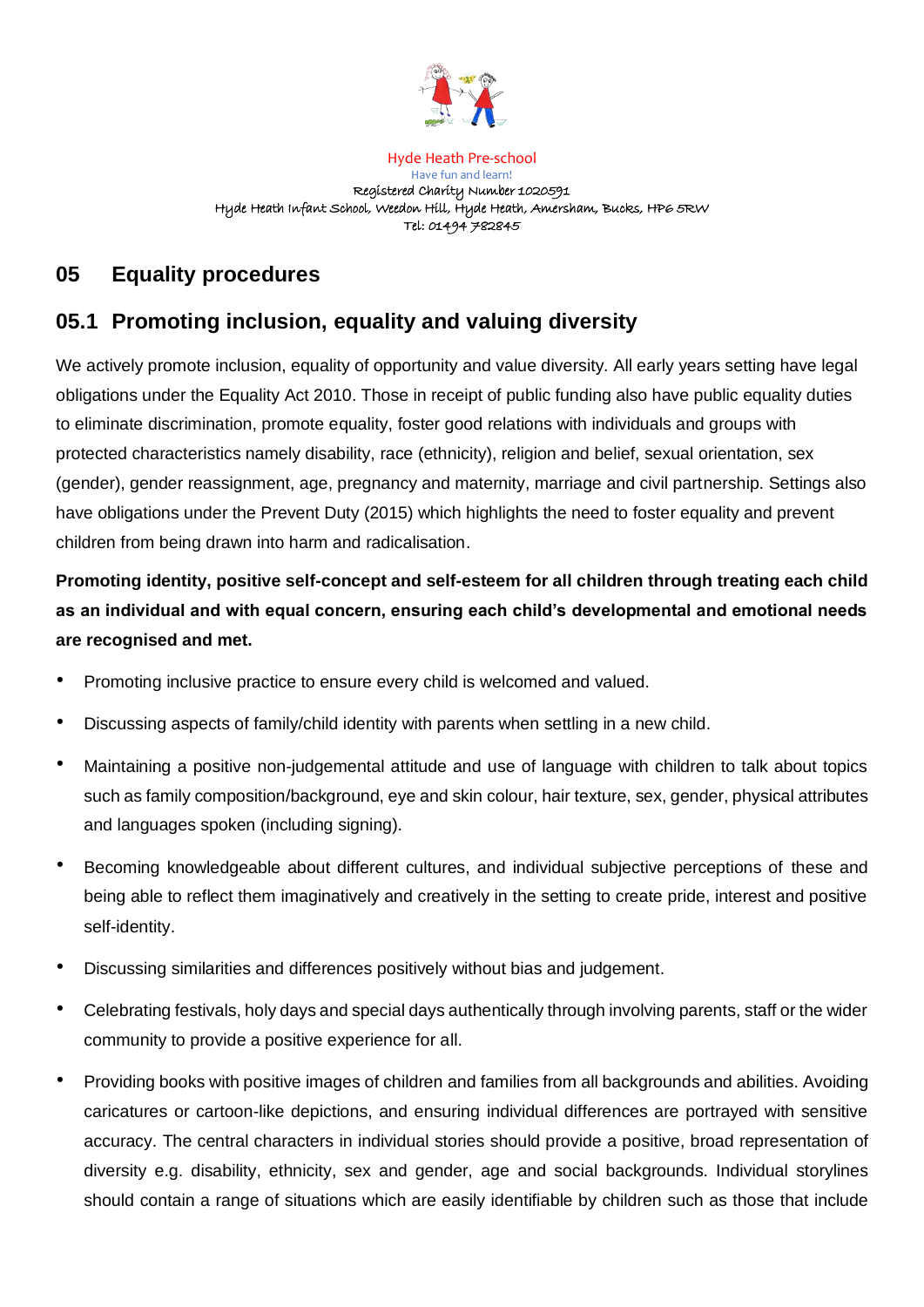disabled children/adults, different ethnic groups, mixed heritage families, gender diversity, single sex/same and different sex families, multi-generational households and cultural diversity.

- Providing visual materials, such as posters and pictures that provide non-stereotypical images of people, places and cultures and roles that are within children's range of experience. This includes photographs taken by staff of the local and wider community, of parents and families and local events.
- Using textiles, prints, sculptures or carvings from diverse cultures in displays.
- Providing artefacts from a range of cultures, particularly for use in all areas of the setting, not just in the home corner.
- Ensuring toys, learning materials and resources reflect diversity and provide relevant materials for exploring aspects of difference, such as skin tone paints and pens.
- Developing a range of activities through which children can explore aspects of their identity, explore similarities, differences and develop empathy including:
	- self-portraits, photograph albums and displays showing a range of families
	- books about 'me' or my family
	- persona doll stories which sympathetically and authentically represent diversity
	- food activities, such as tasting and cooking, creating real menu additions
	- activities about real celebrations such as new babies, weddings, cultural and religious events
	- use of textiles and secular artefacts in the room, and to handle and explore, that demonstrate valuing of the cultures from which they come
	- creating textiles such as tie dying, batik and creative use of textiles
	- provide mirrors at different heights for babies and other non-ambulant children
	- developing a music area with a variety of musical instruments for babies and children to use to create a range of music.
	- creating an art and mark making area with a variety of materials from other countries such as wood blocks for printing, Chinese calligraphy brushes etc.
	- home corner play which encourages all children to equally participate and provides domestic articles from diverse cultures
	- 'dressing up' materials which promote non-gendered roles and enable children to explore different gender identities/gender neutrality
	- providing dolls that sensitively and accurately portray difference such as disability and ethnicity
	- use of a variety of music to play to children of different genres and cultural styles with a variety of musical instruments for children to access
	- a language and literacy area with a variety of books, some with dual language texts and signs, involving parents in the translation where possible
	- tapes with stories read in English and other languages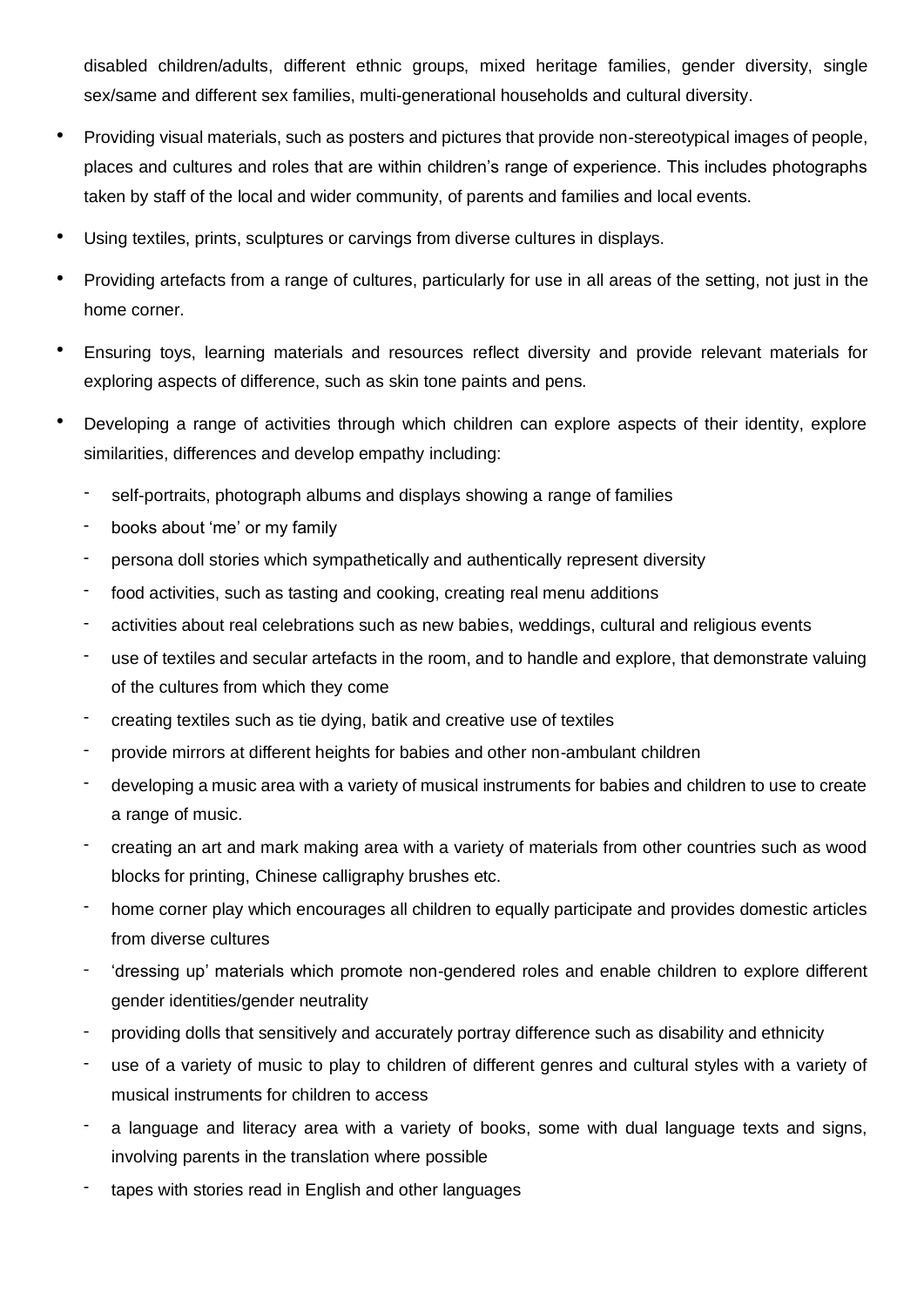- examples of writing in other scripts from everyday sources such as papers and magazines, packaging etc. children's names written on cards in English as well as in their home language script where appropriate
- labels for children's paintings or other work are made with their name in English and home language script (parents can help with this)
- conversations with young children which explore unfamiliar objects and subjects to help foster an understanding of diversity and identity such as spectacles or hearing aids, religious and cultural practices
- Record keeping that refers to children's emerging bilingual skills or their use of sign language as achievements in positive terms.
- Record keeping that refers to children's differing abilities and identities in positive terms.
- Records that show the relevant involvement of all children, especially children with special educational needs and disabilities, those using English as an additional language and those who are 'more abled' in the planning of their care and education.

## **Fostering positive attitudes and challenging discrimination.**

- Young children are learning how to grow up in a diverse world and develop appropriate attitudes. This can be difficult, and they may make mistakes and pick up inappropriate attitudes or just get the 'wrong idea' that may underlie attitudes of 'pre-prejudice' towards specific individuals/groups. Where children make remarks or behave in a discriminatory or prejudice way or make inappropriate comments that arise from not knowing facts, staff should explain why these actions are not acceptable and provide appropriate information and intervention to reinforce children's understanding and learning.
- Where children make overtly prejudice or discriminatory remarks they are dealt with as above, and the issue is raised with the parents.
- When children wish to explore aspects of their identity such as ethnicity or gender, they should be listened to in an understanding and non-judgemental way.
- Parents are expected to abide by the policy for inclusion, diversity and equality and to support their child in the aims of the setting.

## **Implementing an equality strategy to foster a 'can do' approach**

- Every setting should have an equality strategy in place outlining their vision on equality alongside a timetabled list of actions summarising how they build equality into the provision and how this is monitored and evaluated.
- An equality check and access audit are completed to ensure that there are no barriers to inclusion of any child, families and visitors to the setting.
- Early years settings in receipt of nursery education funding are covered by the public sector equality duty. These bodies must have regard of the need to eliminate discrimination, promote equality of opportunity,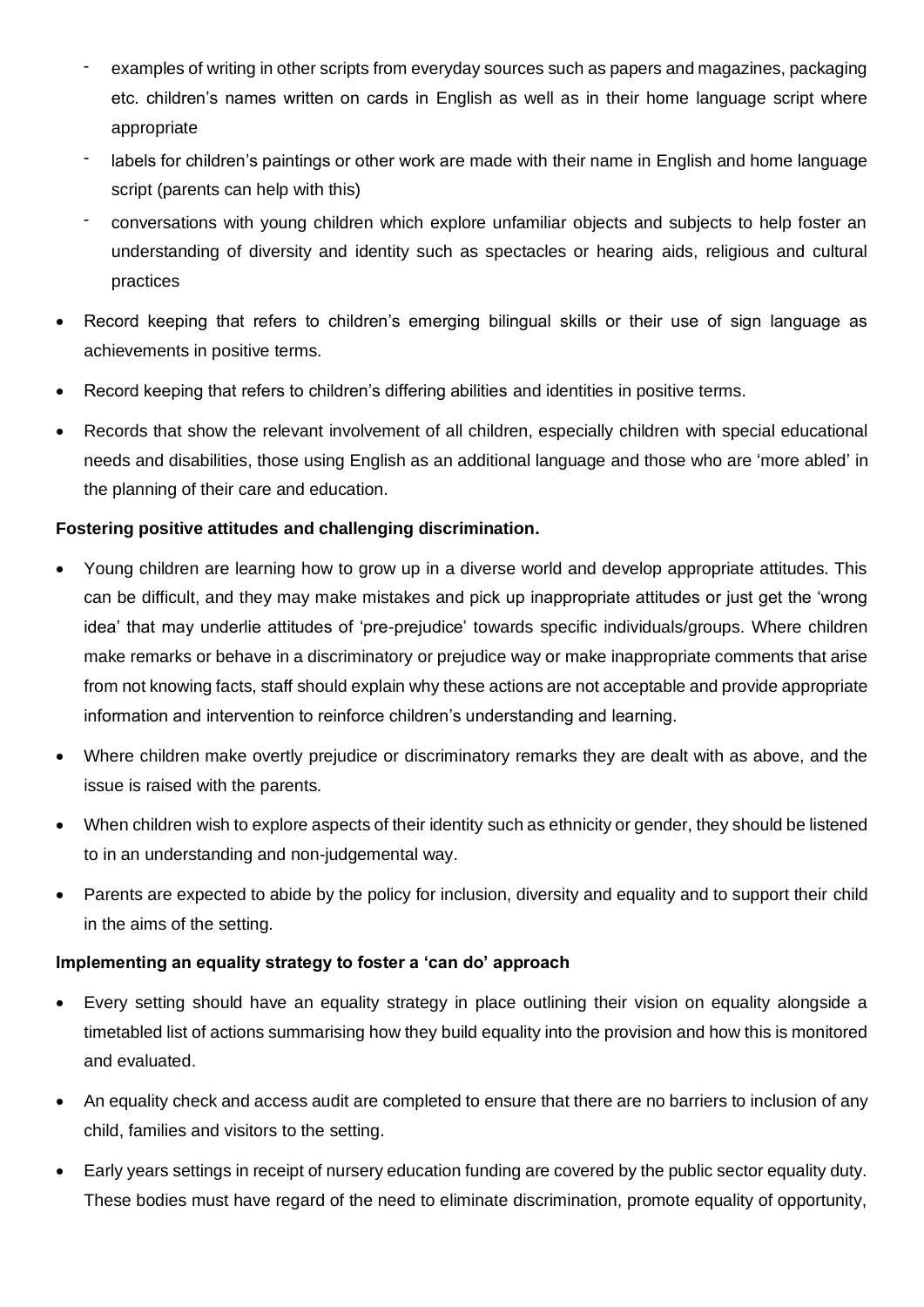foster good relations between disabled and non-disabled persons, and publish information to show their compliance with the duty.

## **Promoting dynamic and balanced mixed gender, culturally, socially, and linguistically diverse staff teams who work constructively together in providing for diverse communities.**

- It is recognised that members of staff in diverse teams bring a range of views and opinions to the setting regarding a range of issues to do with the job. It is important that a range of views and perspectives are shared and respected in staff meetings and that decisions are made on which way of looking at the situation will result in the best outcomes for the child.
- Staff views are sought where these offer individuals, social and/or cultural insight, although staff should not be put in an uncomfortable position of being an 'expert' or 'ambassador'.
- Staff respect similarities and differences between each other and users such as ability, disability, religious and personal beliefs, sex, sexual orientation, gender reassignment etc. Staff do not discriminate or harass individuals on the grounds of these or encourage any other member of staff to do so; evidence of such will be dealt with by management immediately.
- Members of staff make the best use of different perspectives in the team to find solutions to difficult problems that arise in socially/culturally complex situations.
- Members of staff support each other to highlight similarities and respect differences.
- Members of staff of both sexes carry out all tasks according to their job description; there are no jobs that are designated men's or women's jobs.
- Staff are sensitive to the fact that male workers are under-represented in the early years workforce so may be more likely to experience inequality and discrimination.
- Staff should be aware that male workers may be more vulnerable to allegations. Therefore, work practices should be developed to minimise this. These practices are valuable for all staff.
- Where staff may feel threatened, or under attack, from discriminatory behaviour, staff and managers follow procedure 01.12 Threats and abuse towards staff and volunteers.
- There is an ethos wherein staff, parents and children are free to express themselves and speak their own languages in ways that enhance the culture of the setting.

## **Ensuring that barriers to equality and inclusion are identified and removed or minimised wherever possible.**

- Barriers may include:
	- lack of understanding where the language spoken at the setting is not that which is spoken at a child's home
	- perceived barriers affordability where parents are not aware of financial support available or assume that a service is not available to them. Perceived barriers may also be physical barriers for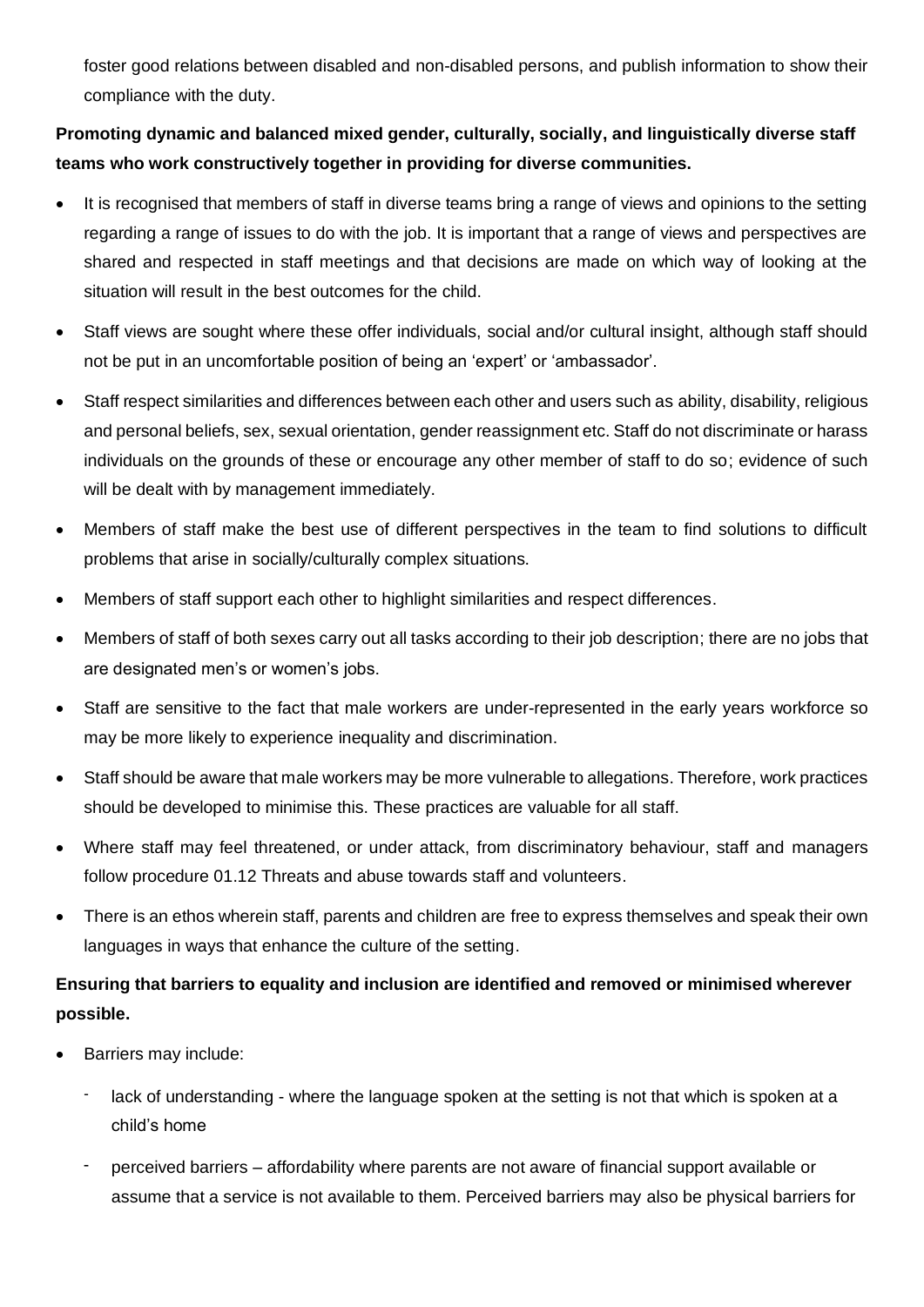those children or parents with a disability or additional needs where they assume, they will not be able to access the service

- physical barriers where there are environmental features which stop a disabled child or disabled parent accessing the setting such as stairs
- negative attitudes stereotypes and prejudices or commitment by staff and managers to the time and energy required to identify and remove barriers to accessibility
- unconscious and conscious bias of staff towards some families such as those from other backgrounds, disabled parents, same sex parents and families with specific religious beliefs
- gendered views of staff which limit children's aspirations and choices
- misconceptions such as disabled children should not attend settings during a pandemic due to heightened risk
- lack of effective Information Communication Technology (ICT) in the homes of families who are vulnerable or at risk and therefore unable to keep in close contact with the childcare provider
- Staff are aware of the different barriers to inclusion and equality and consider the wider implications for children and their families.

## **Supporting children to become considerate adults**

• Children's social and emotional development is shaped by early experiences and relationships and incorporates elements of equality and British and Universal values. The EYFS supports children's earliest skills in an age appropriate way to become social citizens, namely listen and attend to instructions; know the difference between right and wrong; recognise similarities and differences between themselves and others; make and maintain friendships; develop empathy and consideration of other people; take turns in play and conversation; risk taking behaviours, rules and boundaries; not to hurt/upset other people with words and actions; consequences of hurtful/discriminatory behaviour and regulating behaviour.

#### **British values**

The fundamental British values of democracy, rule of law, individual liberty, mutual respect and tolerance for those with different faiths and beliefs are already implicitly embedded in the Early Years Foundation Stage and are further clarified here based on *Fundamental British values in the Early Years* [\(https://foundationyears.org.uk/wp-content/uploads/2017/08/Fundamental-British-Values-in-the-Early-](https://foundationyears.org.uk/wp-content/uploads/2017/08/Fundamental-British-Values-in-the-Early-Years-2017.pdf)[Years-2017.pdf\)](https://foundationyears.org.uk/wp-content/uploads/2017/08/Fundamental-British-Values-in-the-Early-Years-2017.pdf)

*Democracy*: making decisions together

• For self-confidence and self-awareness (PSED), practitioners encourage children to see the bigger picture, children know their views count, value each other's views and values and talk about feelings e.g. when they do or do not need help.